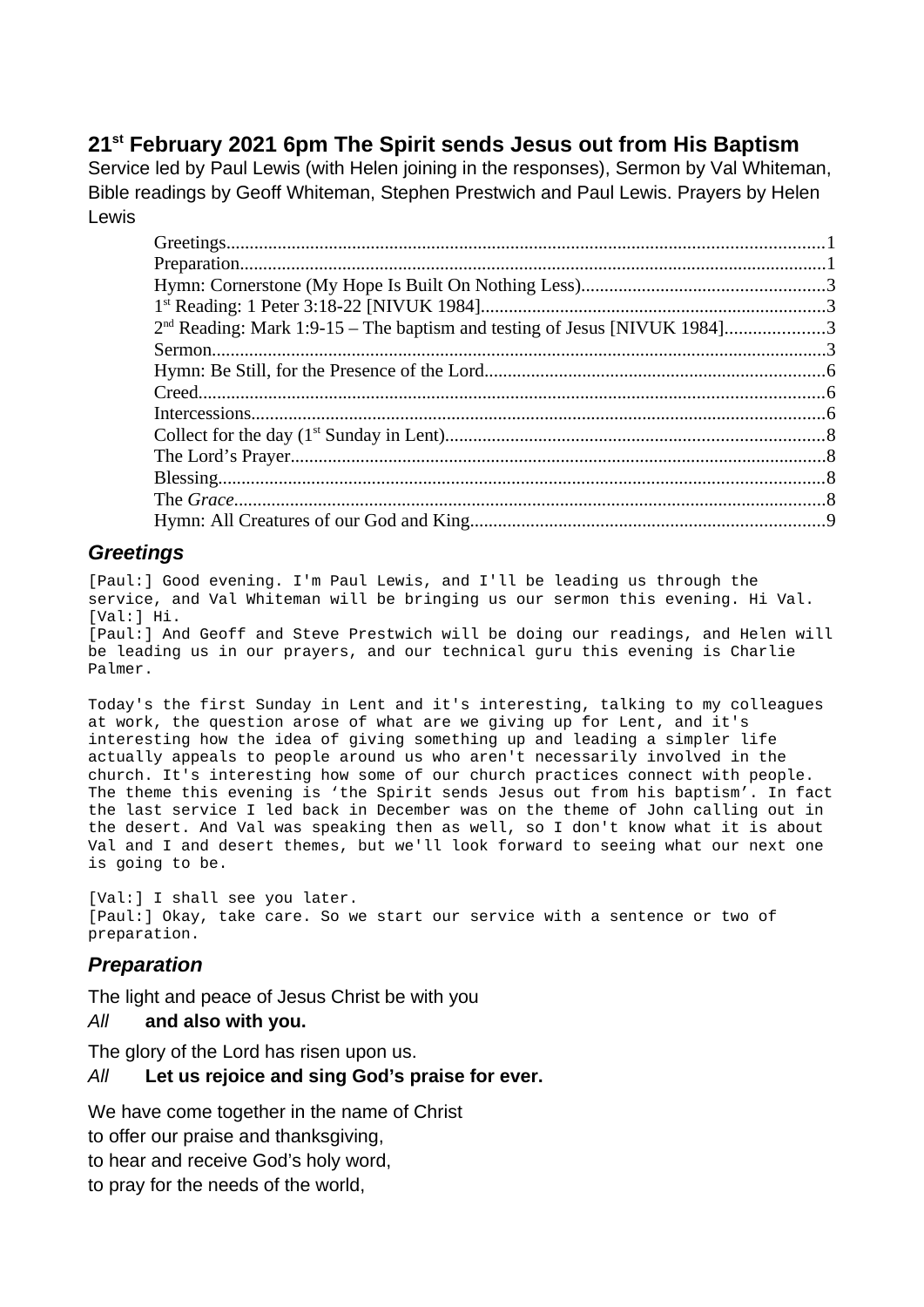and to seek the forgiveness of our sins, that by the power of the Holy Spirit we may give ourselves to the service of God.

## *Confession*

We pause to confess.

Jesus says, 'Repent, for the kingdom of heaven is close at hand.' So let us turn away from our sin and turn to Christ, confessing our sins in penitence and faith.

*All* **Most merciful God, Father of our Lord Jesus Christ, we confess that we have sinned in thought, word and deed. We have not loved you with our whole heart. We have not loved our neighbours as ourselves. In your mercy, forgive what we have been, help us to amend what we are, and direct what we shall be; that we may do justly, love mercy, and walk humbly with you, our God. Amen.**

#### *Absolution*

May the God of love and power forgive us and free us from our sins,

heal and strengthen us by his Spirit, and raise us to new life in Christ our Lord.

## *All* **Amen.**

### *Prayer of thanksgiving*

Blessed are you, sovereign God, our light and our salvation; to you be glory and praise for ever. You led your people to freedom by a pillar of cloud by day and a pillar of fire by night. May we who walk in the light of your presence acclaim your Christ, rising victorious, as he banishes all darkness from our hearts and minds. Blessed be God, Father, Son and Holy Spirit:

# *All* **Blessed be God for ever.**

# *Opening prayer*

The day is almost over, and the evening has come; let us pray with one heart and mind.

# *Silence is kept.*

As our evening prayer rises before you, O God, so may your Spirit come down upon us to set us free to sing your praise for ever and ever.

*All* **Amen***.*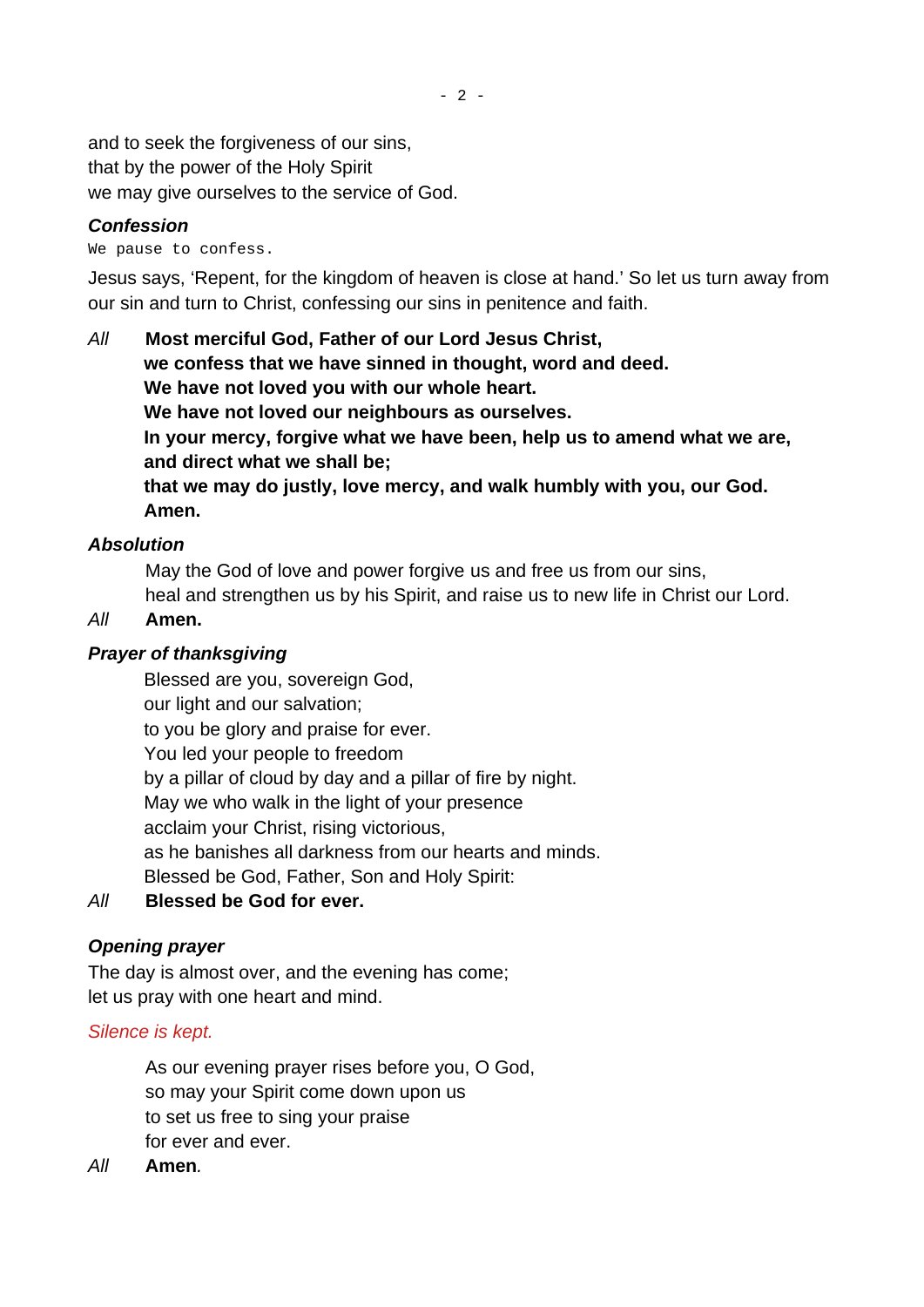# <span id="page-2-3"></span>*Hymn: Cornerstone (My Hope Is Built On Nothing Less)*

1. My hope is built on nothing less Than Jesus' blood and righteousness I dare not trust the sweetest frame But wholly trust in Jesus' name.

*Repeat Verse 1*

#### *Chorus:*

Christ alone, Cornerstone Weak made strong, in the Saviour's love Through the storm He is Lord, Lord of all

2. When darkness seems to hide His face I rest on His unchanging grace. In every high and stormy gale My anchor holds within the veil.

*Chorus x 2*

## <span id="page-2-2"></span>*1 st Reading: 1 Peter 3:18-22 [NIVUK 1984]*

18 For Christ died for sins once for all, the righteous for the unrighteous, to bring you to God. He was put to death in the body but made alive by the Spirit, 19 through whom also he went and preached to the spirits in prison  $-20$  who disobeyed long ago when God waited patiently in the days of Noah while the ark was being built. In it only a few people, eight in all, were saved through water, 21 and this water symbolises baptism that now saves you also – not the removal of dirt from the body but the pledge of a good conscience towards God. It saves you by the resurrection of Jesus Christ, 22 who has gone into heaven and is at God's right hand – with angels, authorities and powers in submission to him.

This is the word of the Lord. **Thanks be to God.**

## <span id="page-2-1"></span>*2 nd Reading: Mark 1:9-15 – The baptism and testing of Jesus [NIVUK 1984]*

9 At that time Jesus came from Nazareth in Galilee and was baptised by John in the Jordan. 10 Just as Jesus was coming up out of the water, he saw heaven being torn open and the Spirit descending on him like a dove. 11 And a voice came from heaven: "You are my Son, whom I love; with you I am well pleased."

12 At once the Spirit sent him out into the desert, 13 and he was in the desert for forty days, being tempted by Satan. He was with the wild animals, and angels attended him.

14 After John was put in prison, Jesus went into Galilee, proclaiming the good news of God. 15 "The time has come," he said. "The kingdom of God is near. Repent and believe the good news!"

This is the word of our Lord. **Thanks be to God.**

And now we will move to the sermon, with Val.

#### <span id="page-2-0"></span>*Sermon*

[Val Whiteman:] Let's have a moment of quiet while we think about the readings that we've just heard, and think about Jesus in the wilderness.

So it's the beginning of Lent, and we're starting to think about the start of Jesus' ministry. As Paul said earlier, the last time I was preaching, I think it was about the baptism of John, and now we're thinking about the very start of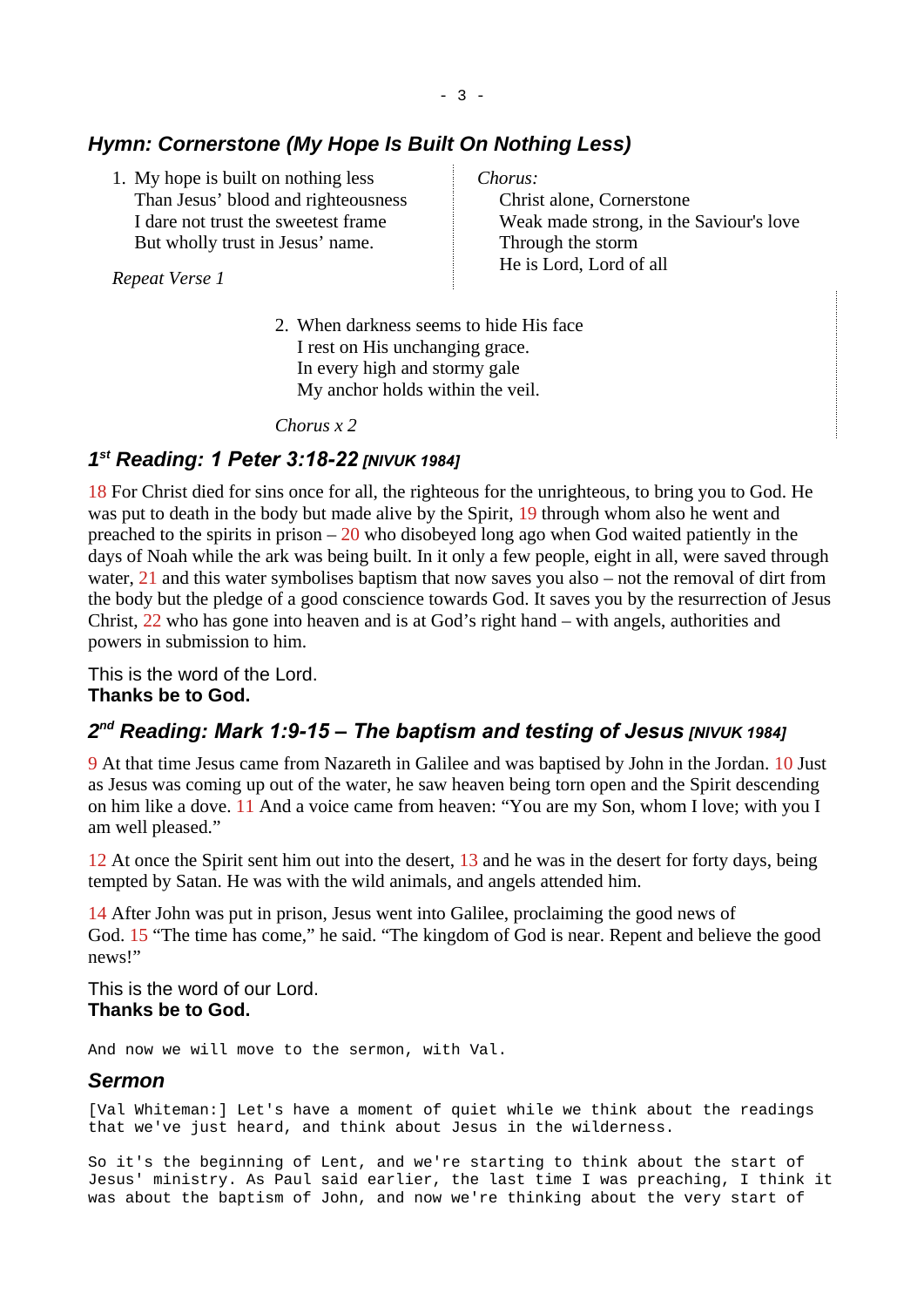Jesus' ministry and His baptism. The gospel we had is Mark's gospel, and as you know it's what you might call the speedy gospel, lots of 'immediately's. And in the few verses from Mark that we heard, we get the baptism, the temptations, and the start of the ministry. There's an awful lot in there if you think about the same thing in Luke and Matthew, there's a lot more content. There are the temptations, for a start.

So, what does Mark think and what does, behind him, the revelation that Peter had of Jesus' ministry, what did they think were the important things that they wanted us as readers to remember here? Well, if you look, there are two speeches, actually two people talking.

- First of all, God says that Jesus is His Son, and He's pleased with Him.
- And then a little later, Jesus says, "The time has come. The Kingdom of God is here."

And between these two speeches Jesus is tempted. As a man, He takes the battles of forces of evil, but as God, He conquers them now and throughout His ministry. The problems that we have as living as human beings are solved through Jesus.

So He proclaimed that the Kingdom, so long hidden, is now revealed in Him. Commentators say that the end of our reading, verses 14 and 15, where He proclaims that He is going to tell us about the coming of the Kingdom, but they're actually the summary of what's going to happen in the next part of the gospel, as the gospel writer sort of unpacks what the Kingdom of God means, as Jesus lives it. He travels through Galilee, proclaiming the coming of the Kingdom.

Now, the Epistle reading, the reading from Peter, odd though it is, takes us to the end of Jesus' ministry and the effects on us of the Kingdom coming through Jesus. It's quite a challenging passage, as you'll have heard, there's the easy part and then the harder part.

- The easy part is the beginning. Jesus suffered death to enable all of us to experience salvation. Peter talks about the body being put to death and then Jesus being made alive in the Spirit, just as we are when we accept Jesus and His baptism. The John baptism was for the repentance of sin. Jesus' baptism, we renounce sin but we're filled with the Spirit of God, to live for Him.
- And then there's the second part of the reading, where Peter's talking about what happened after Jesus' death. You remember in our Creed we say, "Jesus descended into Hell, and then rose again," and this is the sort of the part that Peter is talking about. Now it may be a story from the Book of Enoch, but it developed over the centuries into one of my most favourite plays in the mystery play cycle, 'The Harrowing of Hell'.

I'm really sorry if you've heard me on this subject before, but it's worth a reminder. After the Crucifixion, the play shifts to a scene in Hell. In prison there are all of prophets and kings who spoke about Jesus and God's work in the Old Testament, and they're waiting as if in Limbo (This may be theologically unsound but it's good theatre) and they speak their prophecies, and they talk about their hope of the coming salvation. They know something is coming because God has told them through the prophecies and through the prophets that a King will come, but they're waiting and waiting and waiting for Jesus to come. Then some devils come to Lucifer, and tell him with great joy that they have ensured that Jesus is dead and will be in Hell shortly. Lucifer is absolutely horrified by the news. "What have you done?!!" he says. And at this point, Jesus arrives outside the gates of Hell. When I saw it, they projected the gates through a spotlight onto the stage, and Jesus as a silhouette behind them, shouts at the gates, "Lift up your heads, O you gates and be lifted up, you everlasting doors and the King of glory will come in!" (The words of Psalm 27). And at that point because the King of glory has come, the doors fall away, and to the discomfiture of all the devils, who are absolutely powerless, Jesus leads out the prophets and kings from Hell rejoicing that their salvation has come at last.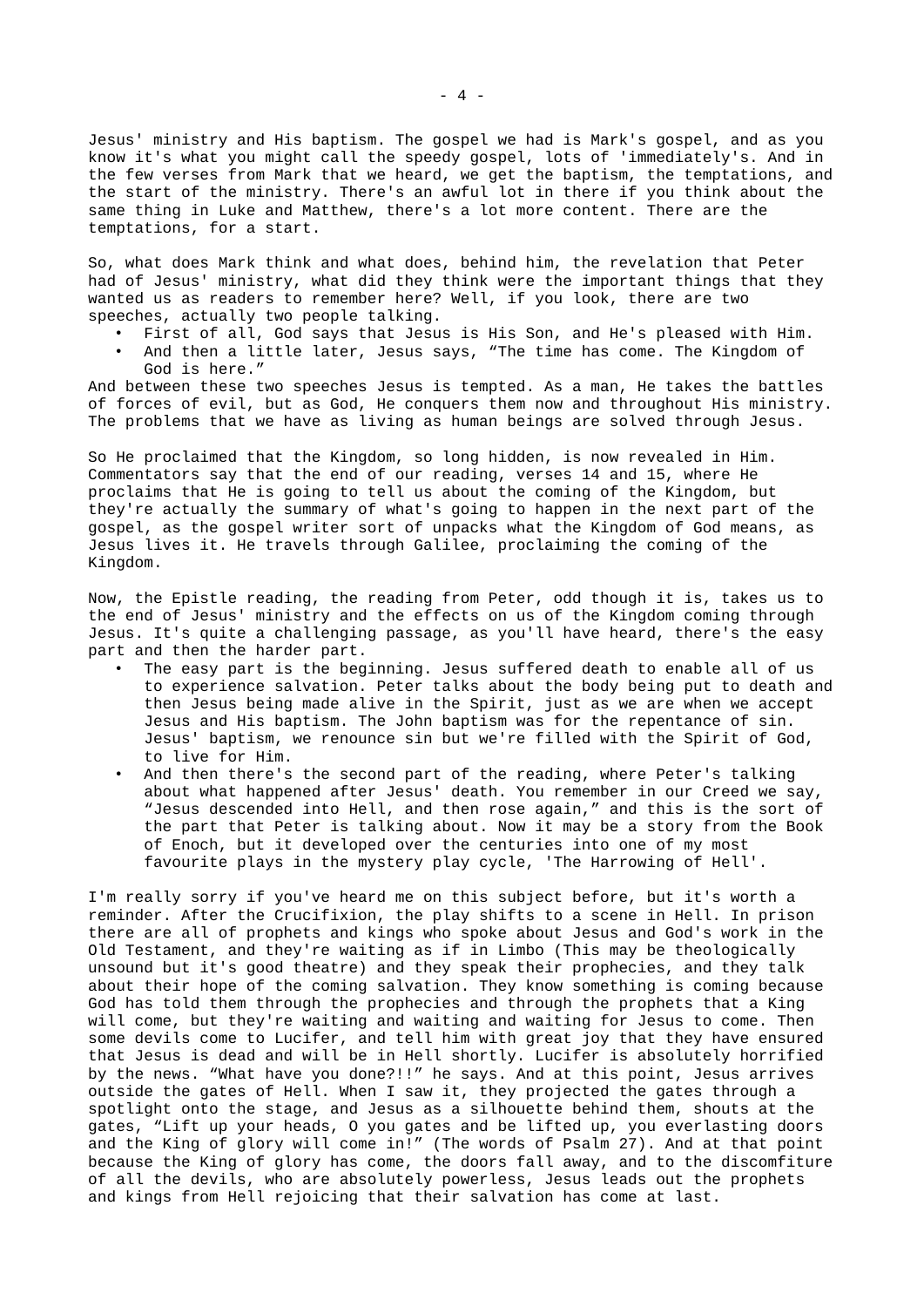Now, whether Peter was meaning that or something else, he's making it clear that Jesus' death and resurrection has cosmic implications: it's not just good for us in the present. He likens the baptisms that Christians undergo to the saving of the eight members of Noah's family from the flood. As they were saved by water, so Peter says, we too are to be saved through baptism, accepting what Jesus has done for us by His death and resurrection. The striking thing about what Peter says is his utter certainty that Jesus' death has changed the universe for good and all, and that we, as His disciples, are part of that fundamental change.

Jesus has mended broken humanity, if we accept His grace to us. I think that's an amazing thing to start thinking about as we begin our Lent journey. It makes us think, "Well, who do we think Jesus is?" Now the Creeds and the foundation statements of the church from the beginning make it clear that Jesus was both man and God. There have been various heresies throughout history which have tried to soften this by stressing one or the other. Either He is completely man, or He is completely God, but Mark's having none of them. In Genesis, you remember, God created humans in His image, male and female created He them. In Jesus, part of the Godhead, God came as human into His world. And I think that is so amazing, so remarkable, that we have to pause and think about it. He fully identified with His creation, even to being tempted as we are, but without sin, as it says in Hebrews 4:15. It's because He was fully God and fully man that He's able to bring about the healing that we as humans need. It's wonderful news for us, now and always.

I don't know whether you've read the story by C.S. Lewis, which is called *The Great Divorce[1](#page-4-0)*, which is looking at the difference between Heaven and Hell. It's only a novella, it's a slight book, but it's a really good read. And what C.S. Lewis suggests there is that when people die, they are in a sort of Limbo. I mean it's not sort of theologically serious, again it's a good story, but he says that if you want to, you can leave Hell and go to Heaven and there's the celestial bus that takes you with a bus driver. When C.S. Lewis, the figure in the story, gets to Heaven, where everything is so very, very solid, unlike Hell which is just dusk, no colour, no joy, nothing. When he gets there, he questions the person who comes to meet him, George MacDonald, his mentor. And he says, "Well, can't you go back down to Hell and tell people?" and George MacDonald says, "But nobody can, nobody except Jesus could do that, because it takes a miracle of miracles."[2](#page-4-1) And C.S. Lewis says, "But you know, there was a great chasm I came up. Why can't you do it?" And George MacDonald says, "Well look down at the grass: you see that little tiny crack where the ground has dried? You came up through one of those or something smaller. It is impossible for people to come from Heaven to Hell. Only Jesus, only Jesus can do that." Only Jesus can bring the salvation that we need as human beings. And it's because He came as a child, as a human, that He can do that.

So this wonderful news, let us look at it, think about it as we as we go through Lent. Think about how you see Jesus. Do you see Him as fully God, fully man? And what part of His ministry do you think that God wants you to concentrate on? I want to end with a passage from 1 Peter chapter 1, which reminds us of where we stand before God.

3 Praise be to the God and Father of our Lord Jesus Christ! In his great mercy he has given us new birth into a living hope through the resurrection of Jesus Christ from the dead, 4 and into an inheritance that can never perish, spoil or fade.

Amen.

<span id="page-4-1"></span>2 paraphrases

<span id="page-4-0"></span><sup>1</sup> Various editions, including ISBN 978-0007461233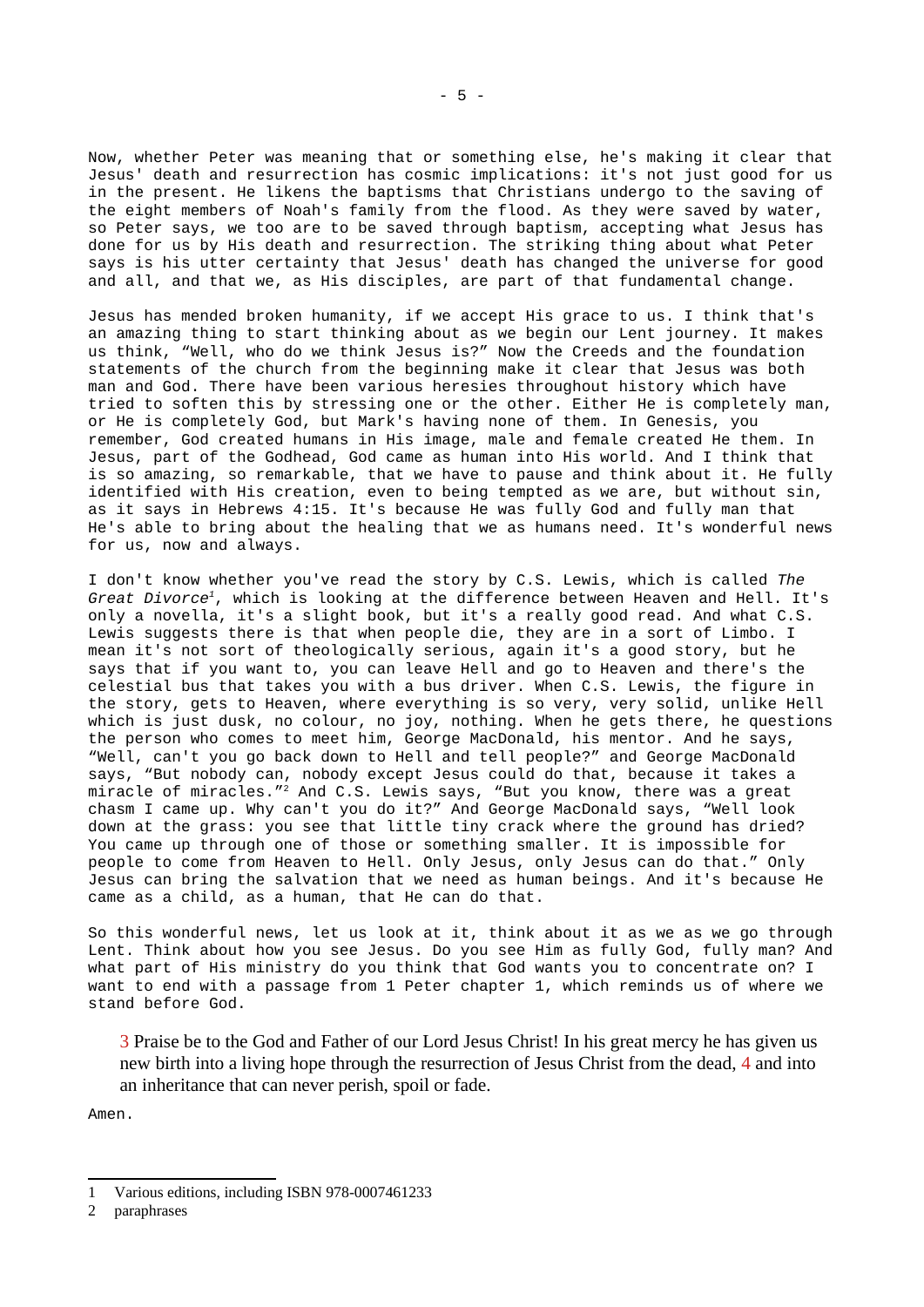# <span id="page-5-2"></span>*Hymn: Be Still, for the Presence of the Lord*

- 1. Be still for the presence of the Lord The Holy One is here Come bow before Him now With reverence and fear In Him no sin is found We stand on holy ground Be still for the presence of the Lord The Holy One is here
- 2. Be still for the glory of the Lord Is shining all around He burns with holy fire With splendour He is crowned How awesome is the sight Our radiant King of light Be still for the glory of the Lord Is shining all around
- 3. Be still for the power of the Lord Is moving in this place He comes to cleanse and heal To minister His grace No work too hard for Him In faith receive from Him Be still for the power of the Lord Is moving in this place

# <span id="page-5-1"></span>*Creed*

```
[Paul:]
We'll join together now with the words of the Creed.
```
*All* **I believe in God, the Father almighty, creator of heaven and earth. I believe in Jesus Christ, his only Son, our Lord, who was conceived by the Holy Spirit, born of the Virgin Mary, suffered under Pontius Pilate, was crucified, died, and was buried; he descended to the dead. On the third day he rose again; he ascended into heaven, he is seated at the right hand of the Father, and he will come to judge the living and the dead. I believe in the Holy Spirit, the holy catholic Church, the communion of saints, the forgiveness of sins, the resurrection of the body, and the life everlasting. Amen.**

#### <span id="page-5-0"></span>*Intercessions*

[Helen:] So now we have our prayers. After each different section, I will say, 'Lord in Your mercy'. And if you'd like to respond, the response is 'hear our prayer'. Let us pray for the church and for the world, and let us thank God for His goodness.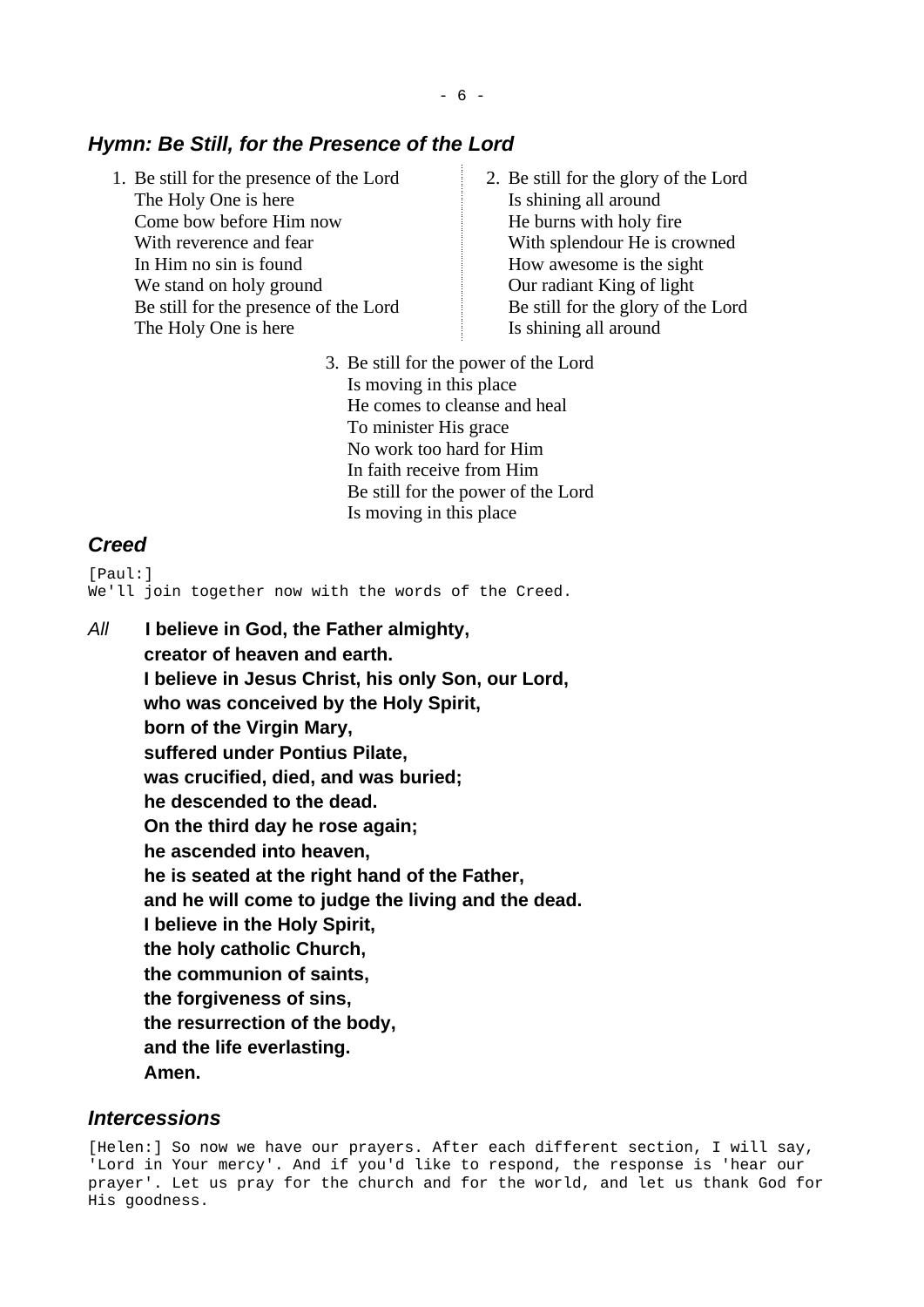Almighty God, our Heavenly Father, You promised through Your Son Jesus Christ to hear us when we pray and faith.

We pray for the church, as we seek to rise to the challenges presented by this period of pandemic and lockdown. Thank You for the blessings of technology, helping us to stay connected and be able to share in worship services together. Thank You for those who provide a framework for our services week by week, carefully preparing sermons, readings and sung worship and ensuring that the technical and legal aspects run smoothly. Help us to stay faithful in private and public worship during this time, and to take hold of the new opportunities it presents with courage and with good grace.

Strengthen Christopher our Bishop and all Your Church in the service of Christ; that those who confess Your name may be united in Your truth, live together in Your love, and reveal Your glory in the world. Lord, in Your mercy, **hear our prayer.** 

Heavenly Father, be with our world leaders, and all those in authority over the nations of our world, helping them to govern effectively and with justice during these challenging times.

Please support the people of the USA as they adjust to the new administration in Washington. Give wisdom to both Republican and Democratic officials as they seek a way forward and try to heal the divisions of recent years. Lord, come to the aid of the people of Texas as they struggle with the unusual temperatures and subsequent power outages.

Heavenly Father, be with the people of Myanmar, as they resist the leaders of the military coup. Guide and guard them as they seek to offer peaceful resistance and restore democracy to their land.

Lord, be with our leaders here in the UK, as they seek to address the double challenges of the COVID pandemic and the impact of Brexit. Lead them as they respond to the changing situation, and try to chart a path out of the current lockdown measures.

Bless and guide Elizabeth our Queen; give wisdom to all in all in authority; and direct this and every nation in ways of justice and peace; that men may honour one another, and seek the common good. Lord in Your mercy, **hear our prayer.**

Lord, we pray for ourselves, and those known to us. Fan the flame of faith in our hearts and help us to place our trust in You during the challenges of pandemic and lockdown. As we enter this season of Lent, help us to walk with You through the words of Scripture, as You tread the path of service and self-sacrifice. Give us eyes to see the needs of those around us and help us to be Your hands and feet, as we reach out to family, friends, neighbours and strangers. Give us the courage to learn new skills and patterns of life.

Give grace to us, our families and friends, and to all our neighbours, that we may serve Christ in one another, and love as He loves us. Lord in Your mercy, **hear our prayer**

Lord, we pray now for those known to us who are unwell at this time.

Comfort and heal all those who suffer in body, mind or spirit; give them courage and hope in their troubles; and bring them the joy of Your salvation.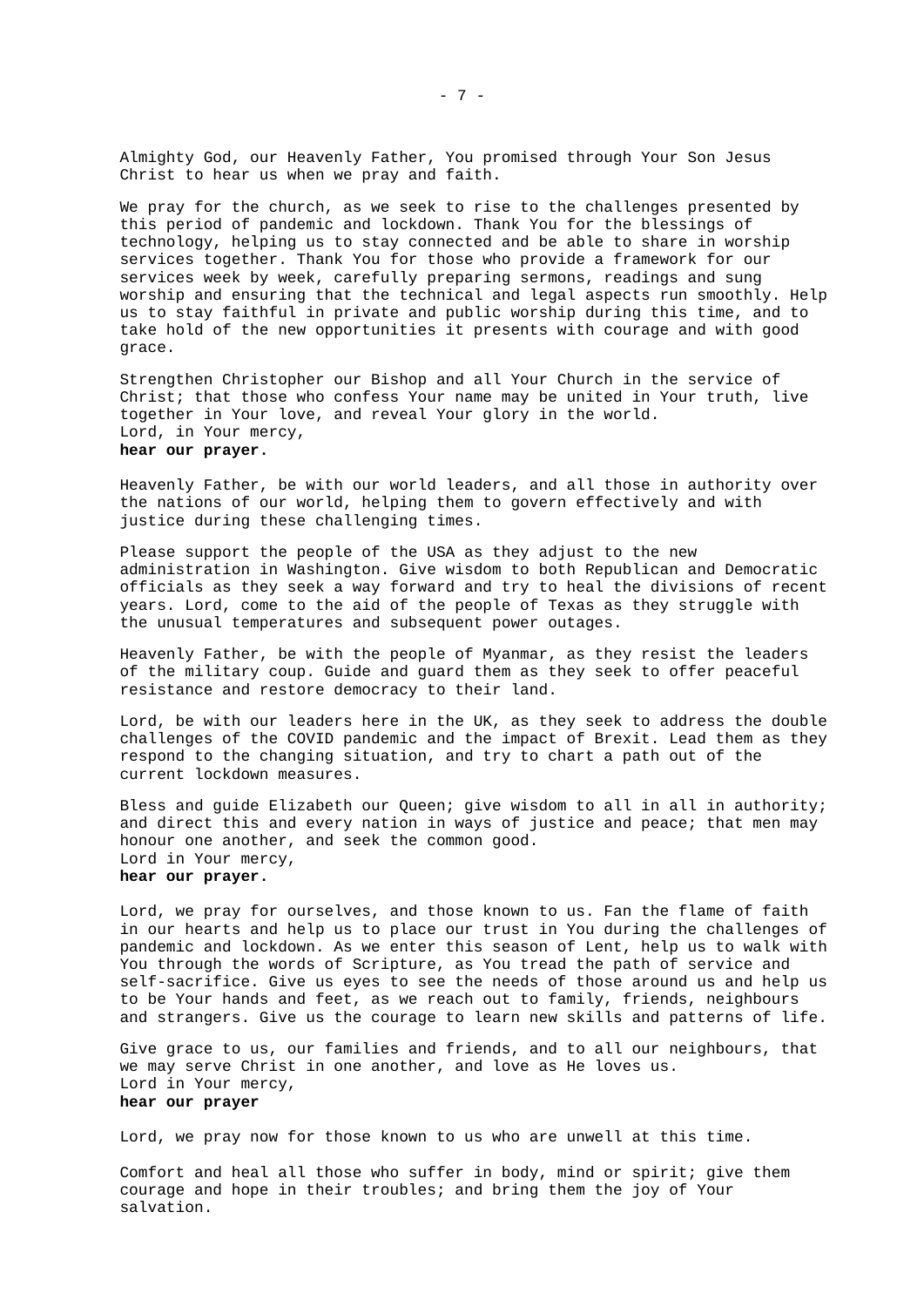We spend just a few moments now, calling to mind those who are in need of our prayers at the moment.

Hear us as we remember those who have died in the faith of Christ; according to Your promises, grant us with them a share in Your Kingdom.

Rejoicing in the fellowship of all Your saints, we commend ourselves and all Christian people to Your unfailing love.

Merciful Father, **accept these prayers for the sake of Your Son, our Saviour, Jesus Christ. Amen.**

### <span id="page-7-3"></span>*Collect for the day (1 st Sunday in Lent)*

[Paul:]

Today being the first Sunday of Lent, the collect for this day.

Heavenly Father, your Son battled with the powers of darkness, and grew closer to you in the desert: help us to use these days to grow in wisdom and prayer that we may witness to your saving love in Jesus Christ our Lord. **Amen.**

#### <span id="page-7-2"></span>*The Lord's Prayer*

And now, gathering all our prayers and praises into one, as our Saviour taught us, so we pray.

*All* **Our Father in heaven, hallowed be your name, your kingdom come, your will be done, on earth as in heaven. Give us today our daily bread. Forgive us our sins as we forgive those who sin against us. Lead us not into temptation but deliver us from evil. For the kingdom, the power, and the glory are yours now and for ever. Amen.**

#### <span id="page-7-1"></span>*Blessing*

The Lord bless us, and preserve us from all evil, and keep us in eternal life.

*All* **Amen.**

#### <span id="page-7-0"></span>*The Grace*

Perhaps in our individual situations we might just say the grace to each other, virtually.

*All* **The grace of our Lord Jesus Christ, and the love of God, and the fellowship of the Holy Spirit, be with us all evermore. Amen.**